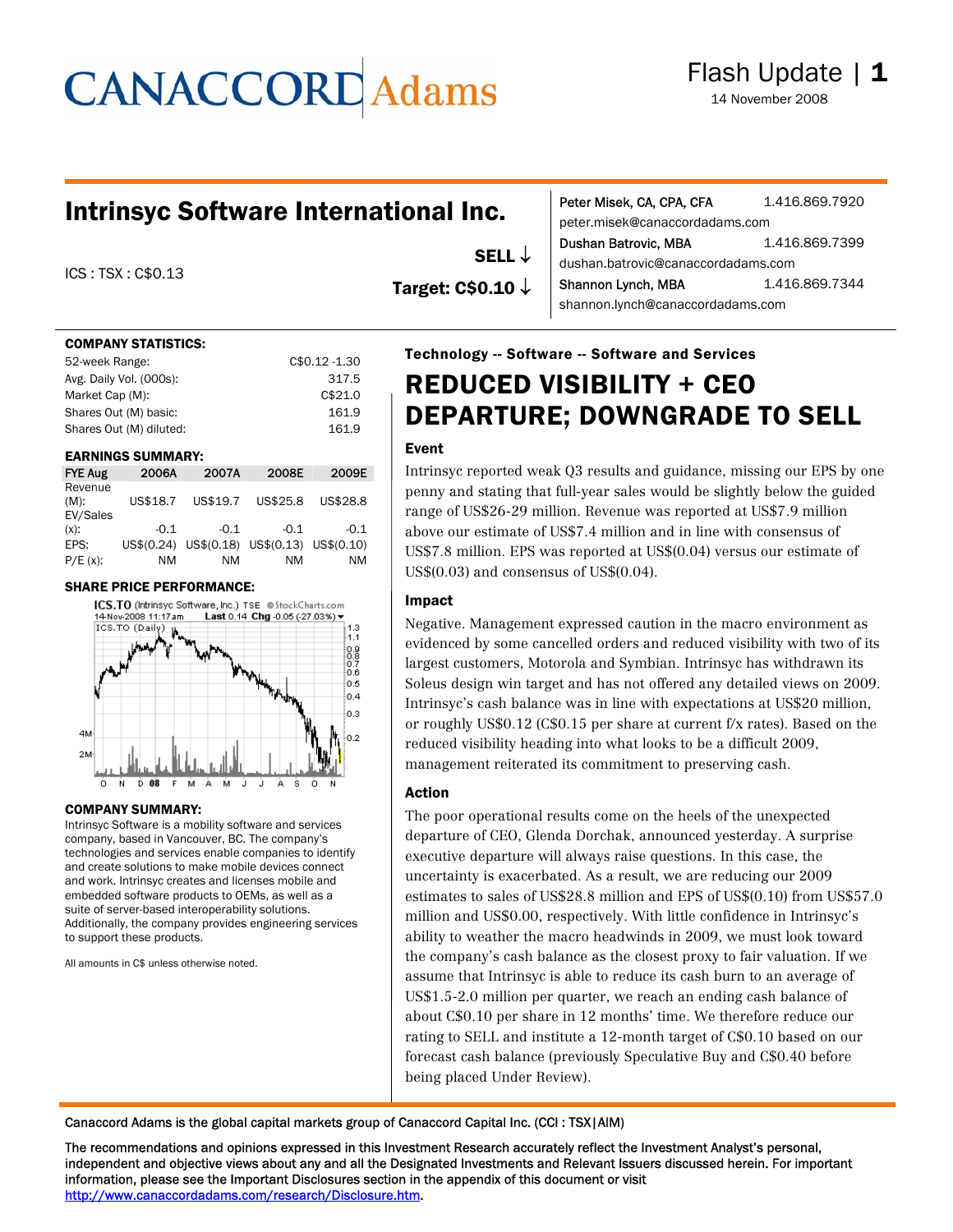#### Outlook and recommendation

Intrinsyc reported weak Q3 results and guidance, missing our EPS by one penny and stating that full-year sales would be slightly below the guided range of US\$26-29 million. Management expressed caution in the macro environment as evidenced by some cancelled orders and reduced visibility with two of its largest customers, Motorola and Symbian. Intrinsyc has withdrawn its one Soleus design win per quarter target and has not offered any detailed views on 2009. Offering some solace, Intrinsyc's cash balance was in line with expectations at US\$20 million, or roughly US\$0.12 (C\$0.15 per share at current f/x rates). Based on the reduced visibility heading into what looks to be a difficult 2009, management reiterated its commitment to preserving cash.

The poor operational results come on the heels of the unexpected departure of CEO, Glenda Dorchak, announced yesterday. A surprise executive departure will always raise questions. In this case, the uncertainty is exacerbated. As a result, we are reducing our 2009 estimates to sales of US\$28.8 million and EPS of US\$(0.10) from US\$57.0 million and US\$0.00, respectively. With little confidence in Intrinsyc's ability to weather the macro headwinds in 2009, we must look toward the company's cash balance as the closest proxy to fair valuation. If we assume that Intrinsyc is able to reduce its cash burn to an average of US\$1.5-2.0 million per quarter, we reach an ending cash balance of about US\$12-14 million in 12 months' time. This translates into roughly US\$0.07-0.09 per share, or C\$0.10 at current f/x rates. We therefore reduce our rating to SELL and institute a 12-month target of C\$0.10 based on our forecast cash balance (previously Under Review).

#### Q3/F08 results

Intrinsyc reported revenue at US\$7.9 million, above our estimate of US\$7.4 million and in line with consensus of C\$7.8 million. EPS was reported at US\$(0.04) versus our estimate of US\$(0.03) and consensus of US\$(0.04). Approximately US\$3 million was contributed by the software group, which includes core Intrinsyc and Destinator revenue.

#### Costs and margins

Gross margins in the quarter were 61% compared with 47% in the prior quarter and 49% in Q3/F07. The improvement in gross margins over the prior period was a result of higher software revenues (38% of total revenue, up from 23% in the prior quarter) and improved execution on wireless engineering services revenue. Operating expenses for the period totalled US\$10.8 million vs. US\$7.0 million in the prior period. R&D costs were US\$4.1 million, or 52% of revenue, up from the prior period's US\$2.7 million (48% of revenue). G&A expenses came in at US\$2.5 million, or 31% of revenue, compared with the prior period's US\$1.8 million, or 32% of revenue. Sales and marketing expenses were US\$2.3 million, or 29% of total revenue, compared with US\$1.8 million, or 33% of revenue in Q2/F08.

#### Cash and cash flow

The company recorded free cash flow in the quarter of US\$(2.8 million), a decrease from last quarter's US\$(2.5 million). During the quarter Intrinsyc closed its acquisition of Destinator for US\$7.8 million, net of cash acquired. Intrinsyc's cash balance at the end of quarter was US\$19.6 million, or approximately US\$0.12 per cash (C\$0.15 per share at current foreign exchange rates), which was in line with our expectations.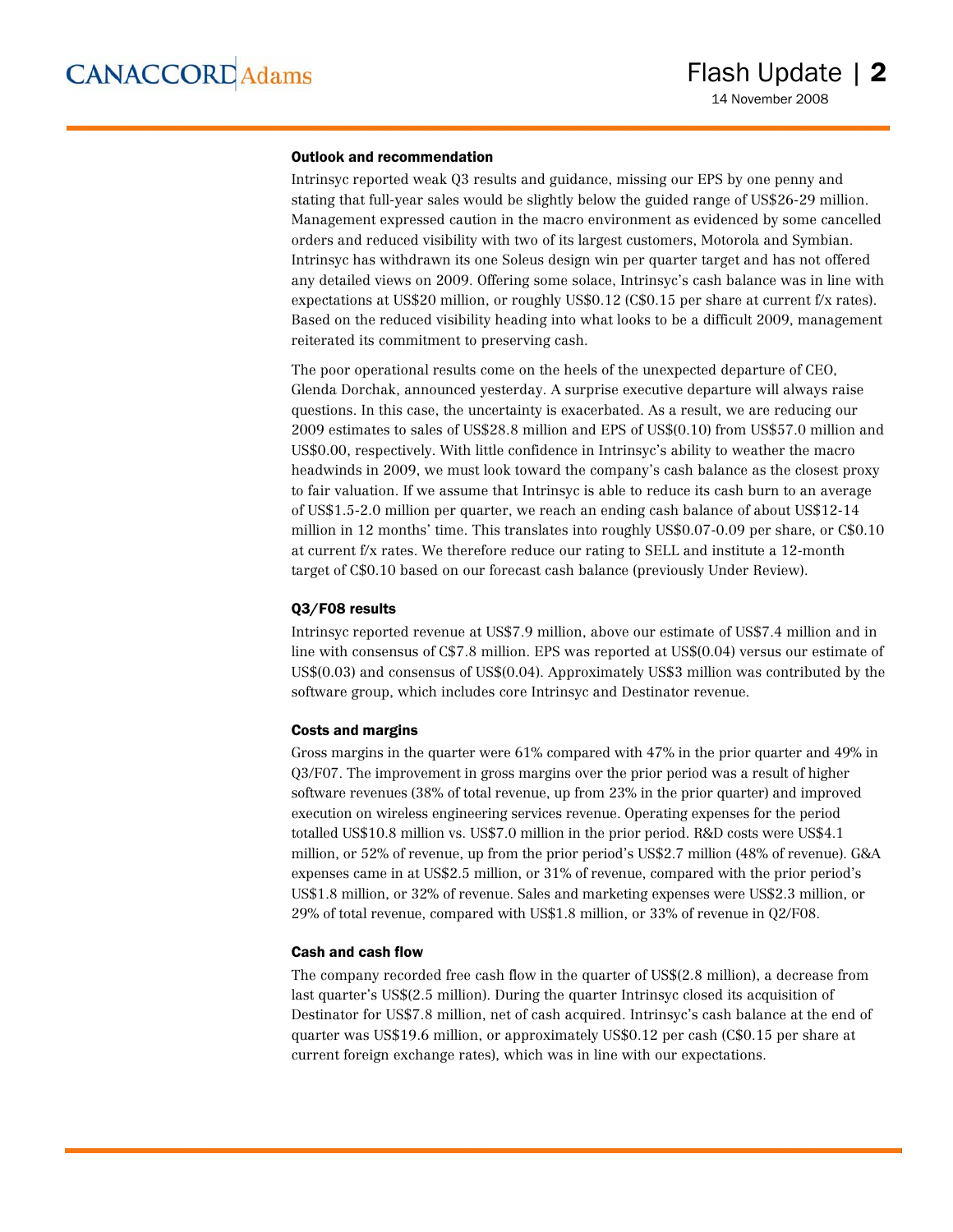#### Estimate revisions

We are cutting our forward estimates in response to poor operational results and a lack of visibility heading into 2009. Our Q4/F08 revenue estimate decreases by US\$500K to US\$6.8 million while our EPS remains unchanged at US\$(0.03). As a result, our FY08 revenue estimate becomes US\$25.8 million and US\$(0.13). For fiscal 2009, we have slashed our revenue by US\$28.2 million to US\$28.8 million and our EPS has decreased from nil to US\$(0.10).

| <b>Figure 1: Estimate revisions</b> |        |            |                 |
|-------------------------------------|--------|------------|-----------------|
|                                     | 04/F08 | <b>F08</b> | F <sub>09</sub> |
| Revenue (M)                         |        |            |                 |
| Revised                             | 6.8    | 25.8       | 28.8            |
| Original                            | 7.7    | 26.2       | 57.0            |
| <b>Adjusted EPS</b>                 |        |            |                 |
| Revised                             | (0.03) | (0.13)     | (0.10)          |
| Original                            | (0.02) | (0.12)     | 0.00            |

Source: Canaccord Adams

#### Investment risks

The main risks to our outlook include the macroeconomic conditions improving in 2009. Also, Intrinsyc could win new contracts, which may make a material contribution to our forward estimates. Management could elect to reduce expenses faster than we had modelled, which would position the company for breakeven ahead of our forecast. Finally, the company could make management changes, which have a positive impact on Intrinsyc's prospects.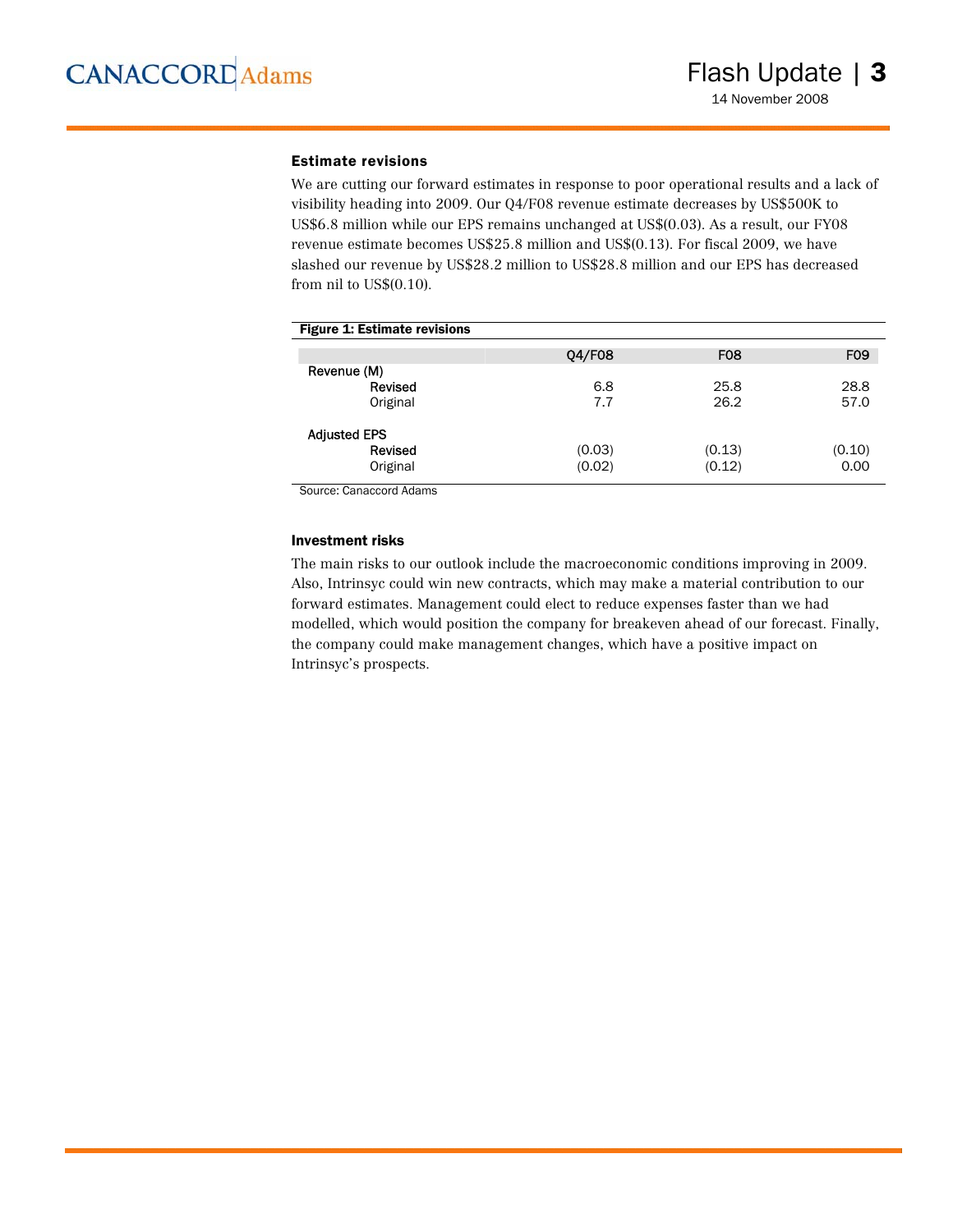### **CANACCORD** Adams

### **APPENDIX: IMPORTANT DISCLOSURES**<br>**Analyst Certification:** Each authori

Each authoring analyst of Canaccord Adams whose name appears on the front page of this investment research hereby certifies that (i) the recommendations and opinions expressed in this investment research accurately reflect the authoring analyst's personal, independent and objective views about any and all of the designated investments or relevant issuers discussed herein that are within such authoring analyst's coverage universe and (ii) no part of the authoring analyst's compensation was, is, or will be, directly or indirectly, related to the specific recommendations or views expressed by the authoring analyst in the investment research.



Site Visit: An analyst has visited Intrinsyc's material operations in Vancouver, BC, Canada. No payment or reimbursement was received from the issuer for the related travel costs.

#### Price Chart:\*



\* Price charts assume event 1 indicates initiation of coverage or the beginning of the measurement period.

| <b>Distribution of Ratings:</b>                                    |                                                                                                                                                                                                                                                                                                                                                                                                                                                                                     | Coverage Universe |        | <b>IB</b> Clients |
|--------------------------------------------------------------------|-------------------------------------------------------------------------------------------------------------------------------------------------------------------------------------------------------------------------------------------------------------------------------------------------------------------------------------------------------------------------------------------------------------------------------------------------------------------------------------|-------------------|--------|-------------------|
| Global Stock Ratings                                               | Rating                                                                                                                                                                                                                                                                                                                                                                                                                                                                              | #                 | %      | %                 |
| (as of 4 November 2008)                                            | Buy                                                                                                                                                                                                                                                                                                                                                                                                                                                                                 | 371               | 62.1%  | 34.5%             |
|                                                                    | Speculative Buy                                                                                                                                                                                                                                                                                                                                                                                                                                                                     | 68                | 11.4%  | 52.9%             |
|                                                                    | Hold                                                                                                                                                                                                                                                                                                                                                                                                                                                                                | 139               | 23.3%  | 18.0%             |
|                                                                    | Sell                                                                                                                                                                                                                                                                                                                                                                                                                                                                                | 19                | 3.2%   | 10.5%             |
|                                                                    |                                                                                                                                                                                                                                                                                                                                                                                                                                                                                     | 597               | 100.0% |                   |
| System:                                                            | <b>HOLD:</b> The stock is expected to generate risk-adjusted returns of 0-10% during the next 12 months.<br><b>SELL:</b> The stock is expected to generate negative risk-adjusted returns during the next 12 months.<br><b>NOT RATED:</b> Canaccord Adams does not provide research coverage of the relevant issuer.<br>"Risk-adjusted return" refers to the expected return in relation to the amount of risk associated with the<br>designated investment or the relevant issuer. |                   |        |                   |
| <b>Risk Qualifier:</b>                                             | <b>SPECULATIVE:</b> Stocks bear significantly higher risk that typically cannot be valued by normal fundamental<br>criteria. Investments in the stock may result in material loss.                                                                                                                                                                                                                                                                                                  |                   |        |                   |
| <b>Canaccord Adams Research Disclosures as of 14 November 2008</b> |                                                                                                                                                                                                                                                                                                                                                                                                                                                                                     |                   |        |                   |

| Company                                                                                                                                                                                                                                                         | Disclosure  |  |  |
|-----------------------------------------------------------------------------------------------------------------------------------------------------------------------------------------------------------------------------------------------------------------|-------------|--|--|
| Intrinsyc Software International Inc.                                                                                                                                                                                                                           | 1A, 2, 3, 7 |  |  |
| <b>1</b> The relevant issuer currently is, or in the past 12 months was, a client of Canaccord Adams or its affiliated<br>companies. During this period, Canaccord Adams or its affiliated companies provided the following services<br>to the relevant issuer: |             |  |  |
| A. investment banking services.                                                                                                                                                                                                                                 |             |  |  |
| B. non-investment banking securities-related services.                                                                                                                                                                                                          |             |  |  |
| C. non-securities related services.                                                                                                                                                                                                                             |             |  |  |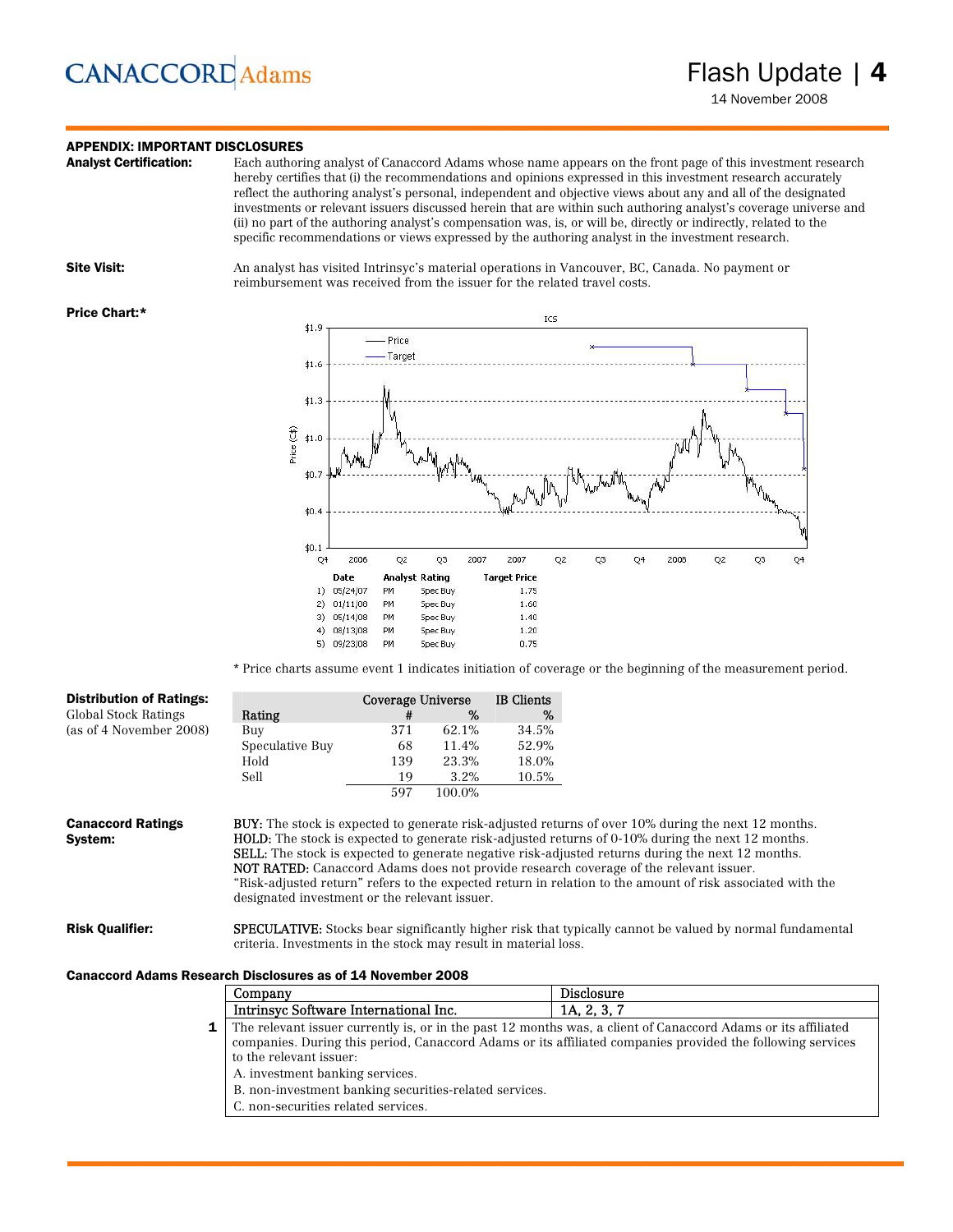## **CANACCORD** Adams

**2** In the past 12 months, Canaccord Adams or its affiliated companies have received compensation for Corporate Finance/Investment Banking services from the relevant issuer.

3 In the past 12 months, Canaccord Adams or any of its affiliated companies have been lead manager, co-lead manager or co-manager of a public offering of securities of the relevant issuer or any publicly disclosed offer of securities of the relevant issuer or in any related derivatives.

- 4 Canaccord Adams acts as corporate broker for the relevant issuer and/or Canaccord Adams or any of its affiliated companies may have an agreement with the relevant issuer relating to the provision of Corporate Finance/Investment Banking services.
- 5 Canaccord Adams or any of its affiliated companies is a market maker or liquidity provider in the securities of the relevant issuer or in any related derivatives.
- 6 In the past 12 months, Canaccord Adams, its partners, affiliated companies, officers or directors, or any authoring analyst involved in the preparation of this investment research has provided services to the relevant issuer for remuneration, other than normal course investment advisory or trade execution services.
- 7 Canaccord Adams intends to seek or expects to receive compensation for Corporate Finance/Investment Banking services from the relevant issuer in the next six months.
- 8 The authoring analyst, a member of the authoring analyst's household, or any individual directly involved in the preparation of this investment research, has a long position in the shares or derivatives, or has any other financial interest in the relevant issuer, the value of which increases as the value of the underlying equity increases.
- 9 The authoring analyst, a member of the authoring analyst's household, or any individual directly involved in the preparation of this investment research, has a short position in the shares or derivatives, or has any other financial interest in the relevant issuer, the value of which increases as the value of the underlying equity decreases.
- **10** Those persons identified as the author(s) of this investment research, or any individual involved in the preparation of this investment research, have purchased/received shares in the relevant issuer prior to a public offering of those shares, and such person's name and details are disclosed above.
- 11 A partner, director, officer, employee or agent of Canaccord Adams and its affiliated companies, or a member of his/her household, is an officer, or director, or serves as an advisor or board member of the relevant issuer and/or one of its subsidiaries, and such person's name is disclosed above.
- 12 As of the month end immediately preceding the date of publication of this investment research, or the prior month end if publication is within 10 days following a month end, Canaccord Adams or its affiliate companies, in the aggregate, beneficially owned 1% or more of any class of the total issued share capital or other common equity securities of the relevant issuer or held any other financial interests in the relevant issuer which are significant in relation to the investment research (as disclosed above).
- 13 As of the month end immediately preceding the date of publication of this investment research, or the prior month end if publication is within 10 days following a month end, the relevant issuer owned 1% or more of any class of the total issued share capital in Canaccord Adams or any of its affiliated companies.
- **14** Other specific disclosures as described above.

Canaccord Adams is the business name used by certain subsidiaries of Canaccord Capital Inc., including Canaccord Adams Inc., Canaccord Adams Limited, and Canaccord Adams, a division of Canaccord Capital Corporation. Clients of Canaccord Adams, in the past 12 months, may have been clients of Canaccord Capital Corporation, Canaccord Capital (Europe) Limited, Canaccord Capital Corporation USA Inc., and/or Adams Harkness Financial Group Ltd. The authoring analysts who are responsible for the preparation of this investment research are employed by Canaccord Adams, a securities broker-dealer with principal offices located in Vancouver, Calgary, Toronto, Montreal (all Canada), Boston, New York, San Francisco (all US) and London (UK).

In the event that this is compendium investment research (covering six or more relevant issuers), Canaccord Adams and its affiliated companies may choose to provide specific disclosures of the subject companies by reference, as well as its policies and procedures regarding the dissemination of investment research. To access this material or for more information, please send a request to Canaccord Adams Research, Attn: Disclosures, P.O. Box 10337 Pacific Centre, 2200-609 Granville Street, Vancouver, BC, Canada V7Y 1H2 or disclosures@canaccordadams.com. The authoring analysts who are responsible for the preparation of this investment research have received (or will receive) compensation based upon (among other factors) the Corporate Finance/Investment Banking revenues and general profits of Canaccord Adams. However, such authoring analysts have not received, and will not receive, compensation that is directly based upon or linked to one or more specific Corporate Finance/Investment Banking activities, or to recommendations contained in the investment research.

Canaccord Adams and its affiliated companies may have a Corporate Finance/Investment Banking or other relationship with the company that is the subject of this investment research and may trade in any of the designated investments mentioned herein either for their own account or the accounts of their customers, in good faith or in the normal course of market making. Accordingly, Canaccord Adams or their affiliated companies, principals or employees (other than the authoring analyst(s) who prepared this investment research) may at any time have a long or short position in any such designated investments, Related designated investments or in